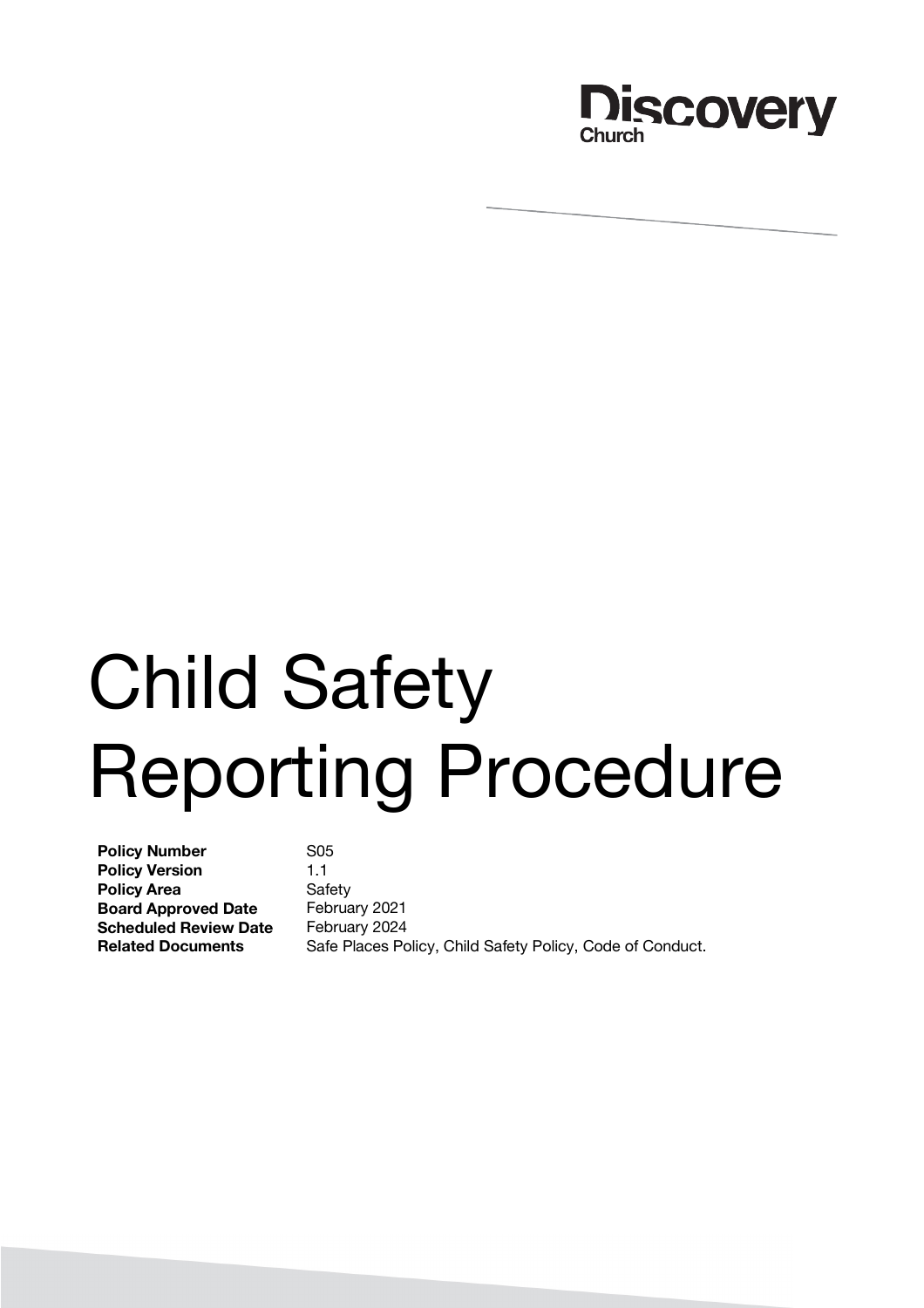# INTRODUCTION

#### **PURPOSE**

This procedure sets out who needs to report what, when, and to whom, when there is a current child safety concern at Discovery Church.

For more information on our approach and behavioural expectations in relation to child safety, please refer to our *Child Safety Policy* and *Code of Conduct*.

#### **WHO SHOULD REPORT?**

Anyone covered in the scope of the Child Safety Policy, including staff, volunteers, elders and representatives of our Related Agencies, must report child safety concerns according to this Reporting Procedure.

Anyone else associated with Discovery Church should also report child safety concerns.

#### **WHAT SHOULD BE REPORTED?**

All child safety concerns must be reported, which include:

- Any disclosure, allegation, belief or suspicion of child abuse or harm.
- Non-compliance with the Code of Conduct or other child-related misconduct.
- Concerns regarding the safety or wellbeing of a child.

Reporting other matters:

- Environmental safety concerns that affect children should be reported to a pastor/team leader and an Incident Report Form completed.
- Matters relating to child abuse that occur outside Australia, such as in our global partnerships, should be reported according to the legal frameworks within that country and a Discovery Church Child Safety Officer must be notified.
- Matters relating to historical abuse should be reported to the Churches of Christ Vic/Tas (CCVT) Safe Places Coordinator through the CCVT office (03 9488 8800).

#### **WHO TO REPORT TO**

All child safety concerns must be reported to a Child Safety Officer.

Depending on the nature of the concern, the person with the concern may also need to report to designated authorities, as set out in this procedure and the *Appendix 1: Reporting Flowchart.*

Refer to *Appendix 2: Child Safety Contact Details* for a full list of contacts.

#### **CHILD SAFETY OFFICERS**

| <b>Discovery Church</b> | <b>Beck Lambert</b> | (03) 9760 8055 | beck.lambert@discoverychurch.com.au    |
|-------------------------|---------------------|----------------|----------------------------------------|
| <b>Discovery Kids</b>   | Jacinta Cavill      | (03) 9760 8029 | jacinta.cavill@discoverychurch.com.au  |
| <b>Discovery Youth</b>  | Tiani Greenwood     | (03) 9760 8017 | tiani.greenwood@discoverychurch.com.au |
| Neighbourhood &         | Moriah Weston       | (03) 9760 8019 | moriah.weston@discoverychurch.com.au   |
| DCC.                    |                     |                |                                        |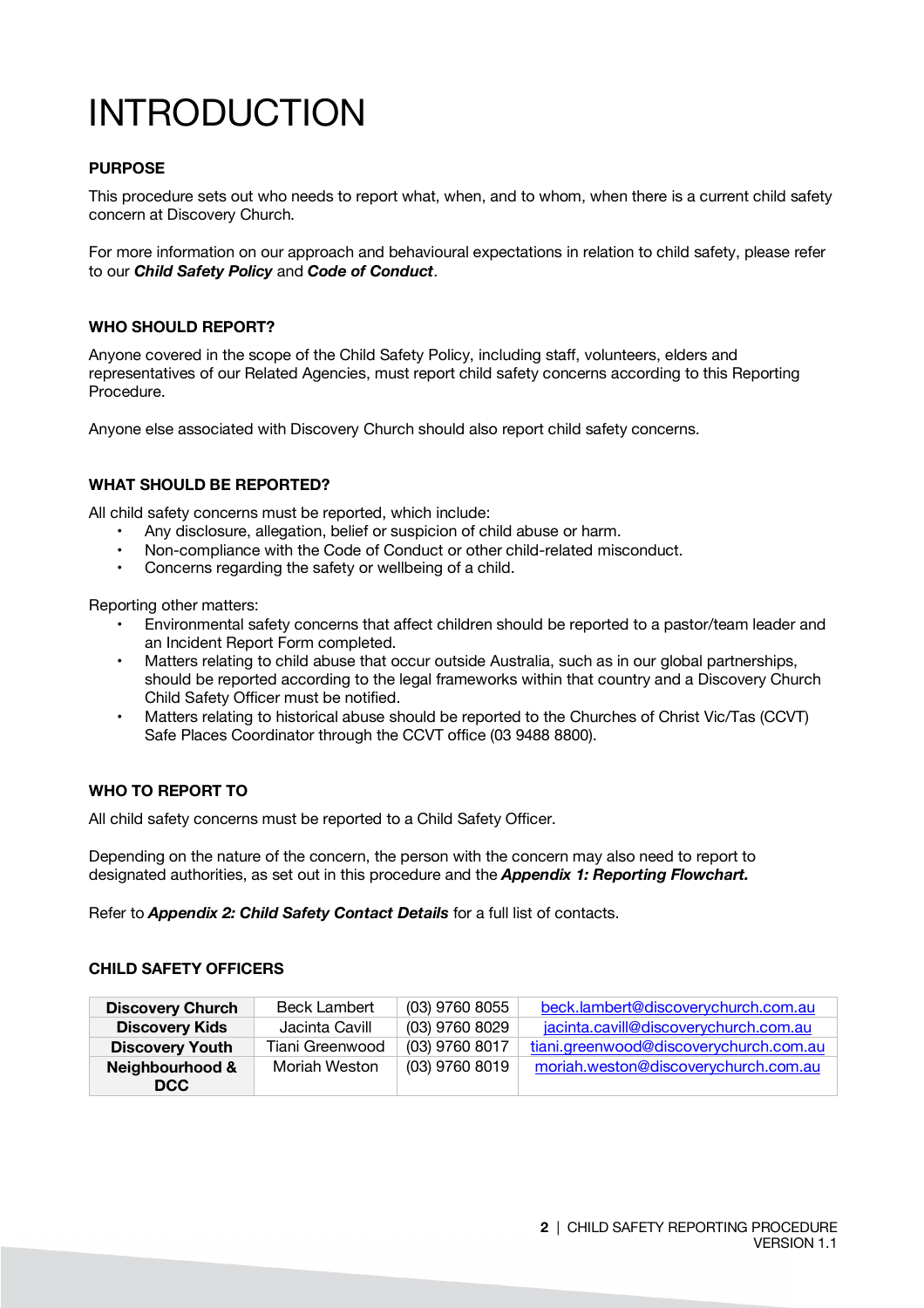#### **DEFINITIONS**

**Child:** any person under 18 years of age. This includes those also referred to as a young person.

• Children that turn 18 while involved in Discovery Church's youth ministry activities will be treated in the same way that children are within this policy until they exit the youth ministry. While this recognises they are still participants within the youth ministry, it does not exempt them from any legal obligations they hold as adults.

**Child Abuse:** any non-accidental act that endangers a child's physical or emotional health or development. These may be things people *do* to children, *fail to do* for them or *fail to protect* them from. Abuse occurs when those in positions of trust and power abuse that trust and make use of their power to harm children. It can take many forms, including physical, sexual and emotional abuse, as well as neglect and exploitation.

**Child Physical Abuse:** any non-accidental infliction of physical violence on a child by any person. Examples of physical abuse may include slapping, punching, shaking, kicking, burning, shoving or assault with implements. It does not include lawful and reasonable discipline by a parent/guardian.

**Child Sexual Abuse:** the use of a child by another person for his or her own sexual stimulation or gratification or for that of others. It includes:

- Sexual acts, such as sexual intercourse, oral sex, masturbation, sexually touching or fondling, or forcing a child to perform any form of sexual act.
- Exposing a child to things of a sexual nature, such as indecent exposure, viewing sexually explicit materials, or watching sexual acts.
- Discussing things of a sexual nature in any means of communication, such as sexual references and innuendo, or discussing or inquiring about sexual matters.

**Mandatory Reporting:** the legal requirement for certain professional groups to report a reasonable belief of child physical or sexual abuse to child protection authorities.

- In Victoria, the following people are mandatory reporters: registered medical practitioners, nurses, midwives, registered teachers and early childhood teachers, school principals, school counsellors, police officers, out of home care workers (excluding voluntary foster and kinship carers), early childhood workers, youth justice workers, registered psychologists and people in religious ministry.
- 'People in religious ministry' refers to a person appointed, ordained or otherwise recognised as a religious or spiritual leader in a religious institution.

**Reasonable Belief:** a belief formed if a reasonable person in the same position would have formed the belief on the same grounds. It is not the same as having proof, but is more than mere rumour or speculation. A reasonable belief might be formed when:

- A child states that they have been sexually abused.
- A child states that they know someone who has been sexually abused (sometimes the child may be talking about themselves).
- Someone who knows the child states that the child has been sexually abused.
- Signs of sexual abuse lead to a belief that the child has been sexually abused.

**Reportable Conduct:** within the Reportable Conduct Scheme there are five types of reportable conduct:

- Sexual offences committed against, with or in the presence of, a child.
- Sexual misconduct committed against, with or in the presence of, a child.
- Physical violence committed against, with or in the presence of, a child.
- Behaviour that is likely to cause significant emotional or psychological harm to a child.
- Significant neglect of a child.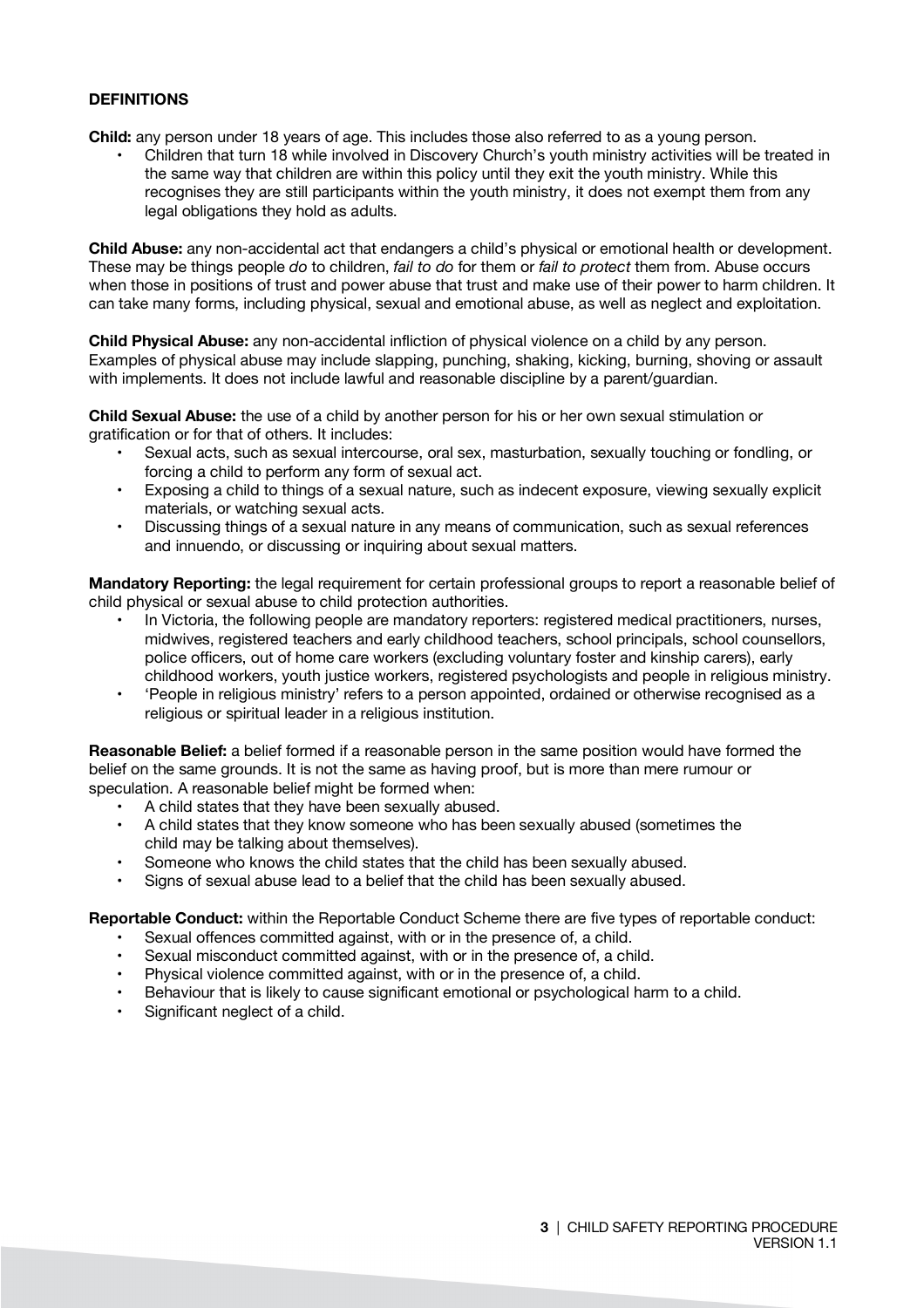# PROCEDURE

Please refer to *Appendix 1: Reporting Flowchart* for a summary of the procedure, and contact a Child Safety Officer at any stage for assistance.

#### **1. CALL EMERGENCY SERVICES 000 IF THERE IS IMMEDIATE DANGER**

Remove any immediate threat if it is safe to do so, and call 000.

#### **2. LISTEN TO ANY CONCERNS BEING RAISED**

If you are under 18, and a child starts to talk with you about behaviour which sounds concerning because it may indicate child abuse, ask an adult leader or a Child Safety Officer for help.

If you are over 18, interact with the child as follows:

- Reassure the child that telling someone was the right thing to do.
- Emphasise that what occurred was not their fault.
- Stop questioning the child/witnesses if the conduct is likely to constitute criminal conduct.
- Consider whether expert assistance is needed to support a child to communicate their concern or disclosure (for example, disability expert, language or cultural interpreter).
- Limit questioning; ask only open-ended questions (for example, can you tell me what happened?).
- Undertake to do something in response to what the child has said and, where appropriate, explain what will be done and the expected timeframe.
- Don't make promises that cannot be kept, including that the information will remain confidential.
- Document the conversation using the child's exact words as far as possible.
- If in doubt, ask a leader or a Child Safety Officer for help.

If an adult informs you of a child safety concern, direct them to make a report according to this procedure or gather as much information as possible and make a report.

If you otherwise become aware of a child safety concern, move to step 3.

#### **3. WRITE UP THE CONCERN**

Make notes straight away, using the *Child Safety Report Form*. If the form isn't immediately available, make a note of the following:

- Names and contact details of the people involved in the concern (e.g. children, parents).
- Information that has led to the child safety concern (e.g. physical injuries, behaviour).
- The source of this information (e.g. observation of behaviour, report from child or another person).
- The actions taken as a result of the concern (e.g. consultation with a Child Safety Officer, report to police).

As the person with the concern, your role is to report; you do not need to know all the answers or investigate the situation before making a report. You only need to report what you have seen, heard or become aware of.

#### **4. REPORT TO A CHILD SAFETY OFFICER**

All child safety concerns must be reported to a Child Safety Officer as soon as possible. If the matter is serious and you have not been able to contact a Child Safety Officer, do not delay reporting to authorities; simply move to step 5.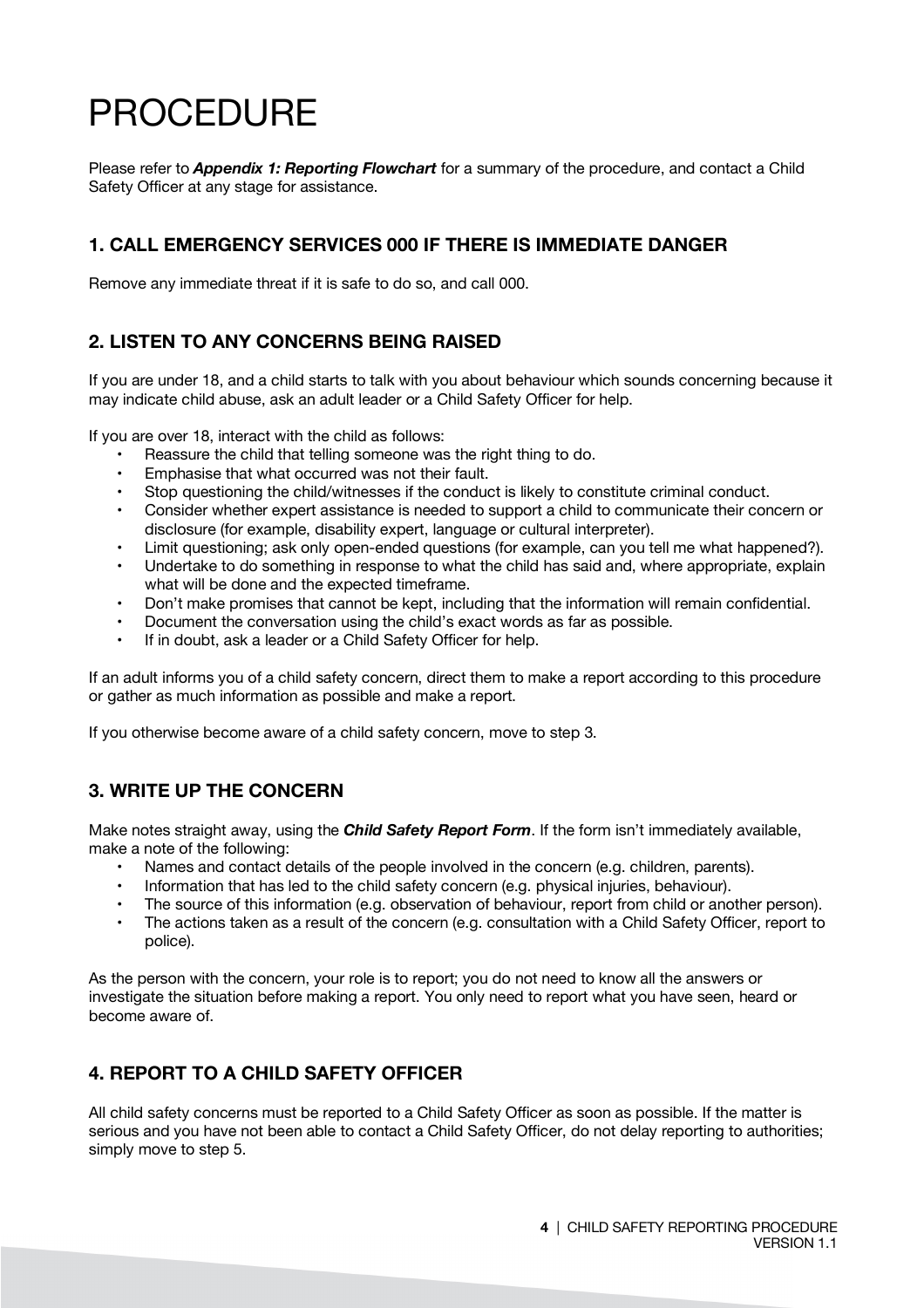Report directly to your department Child Safety Officer if applicable, otherwise report to the church wide Child Safety Officer. If your concern involves a Child Safety Officer, report to one of the other officers or directly to the chair of the eldership.

All child safety concerns should be treated confidentiality. You should only discuss the situation with a Child Safety Officer and others designated by them, except confidentially if you need to seek support yourself. Please reach out to a Child Safety Officer or the CCVT Safe Places Coordinator if you would like guidance on obtaining or providing appropriate support.

#### **5. REPORT TO AUTHORITIES IF REQUIRED**

Sometimes reports need to be made to designated authorities to ensure the safety of children and to meet legal obligations. In some circumstances, you may need to make this report, and in others, certain Discovery Church staff will need to make this report. However, anyone can make a report to authorities at any time. If unsure, it is safer to report than fail to do so.

Please refer to the following table and seek guidance from a Child Safety Officer as needed.

| What needs to be reported?                                                                                                                                                                                                                                                                                                                                                                                                                                                                                                                                                                                                                                                         | Who needs<br>to report?       | Who does it<br>need to be<br>reported<br>to?                                                                                  | How is it<br>reported?                                                                                | <b>When does</b><br>it need to<br>be<br>reported?                                                                                                                            |
|------------------------------------------------------------------------------------------------------------------------------------------------------------------------------------------------------------------------------------------------------------------------------------------------------------------------------------------------------------------------------------------------------------------------------------------------------------------------------------------------------------------------------------------------------------------------------------------------------------------------------------------------------------------------------------|-------------------------------|-------------------------------------------------------------------------------------------------------------------------------|-------------------------------------------------------------------------------------------------------|------------------------------------------------------------------------------------------------------------------------------------------------------------------------------|
| Reasonable belief of child sexual abuse <sup>1</sup><br>If you are an adult, you are personally obliged<br>to report to police if you have reasonable<br>belief that another adult has committed or<br>attempted to commit a sexual offence against<br>a child who is under 16, unless:<br>reporting would endanger someone other<br>than the perpetrator; or<br>all of the information has already been<br>$\bullet$<br>reported to police by someone else.                                                                                                                                                                                                                       | All adults                    | Police -<br>Sexual<br><b>Offences</b><br>and Child<br>Abuse<br>Investigation<br>Team<br>(SOCIT) or<br>local police<br>station | Contact the<br>nearest<br><b>SOCIT.</b><br>Alternatively,<br>contact your<br>local police<br>station. | As soon as<br>practicable.                                                                                                                                                   |
| Reasonable belief of child physical or<br>sexual abuse <sup>2</sup><br>If you are a mandatory reporter, you must<br>make a report to child protection if a child is<br>under 17 and you have formed a belief on<br>reasonable grounds that the child is in need of<br>protection, which is when:<br>the child has suffered or is likely to suffer,<br>significant harm as a result of physical<br>injury or sexual abuse; and<br>the child's parents have not protected, or<br>$\bullet$<br>are unlikely to protect the child from that<br>harm.<br>Mandatory reporters include people in<br>religious ministry, which would include any<br>adult Discovery Church representative. | <b>Mandatory</b><br>reporters | DHHS-<br>Child<br>Protection<br>Intake                                                                                        | Contact the<br>relevant<br><b>DHHS child</b><br>protection<br>intake<br>office.                       | As soon as<br>practicable<br>after forming<br>the belief<br>and after<br>each<br>occasion on<br>which you<br>become<br>aware of any<br>further<br>grounds for<br>the belief. |

 $\overline{a}$ 

<sup>1</sup> For more information on the failure to disclose offence, see: https://www.justice.vic.gov.au/safercommunities/protecting-children-and-families/failure-to-disclose-offence.

<sup>&</sup>lt;sup>2</sup> For more information on mandatory reporting, see: https://providers.dhhs.vic.gov.au/mandatory-reporting.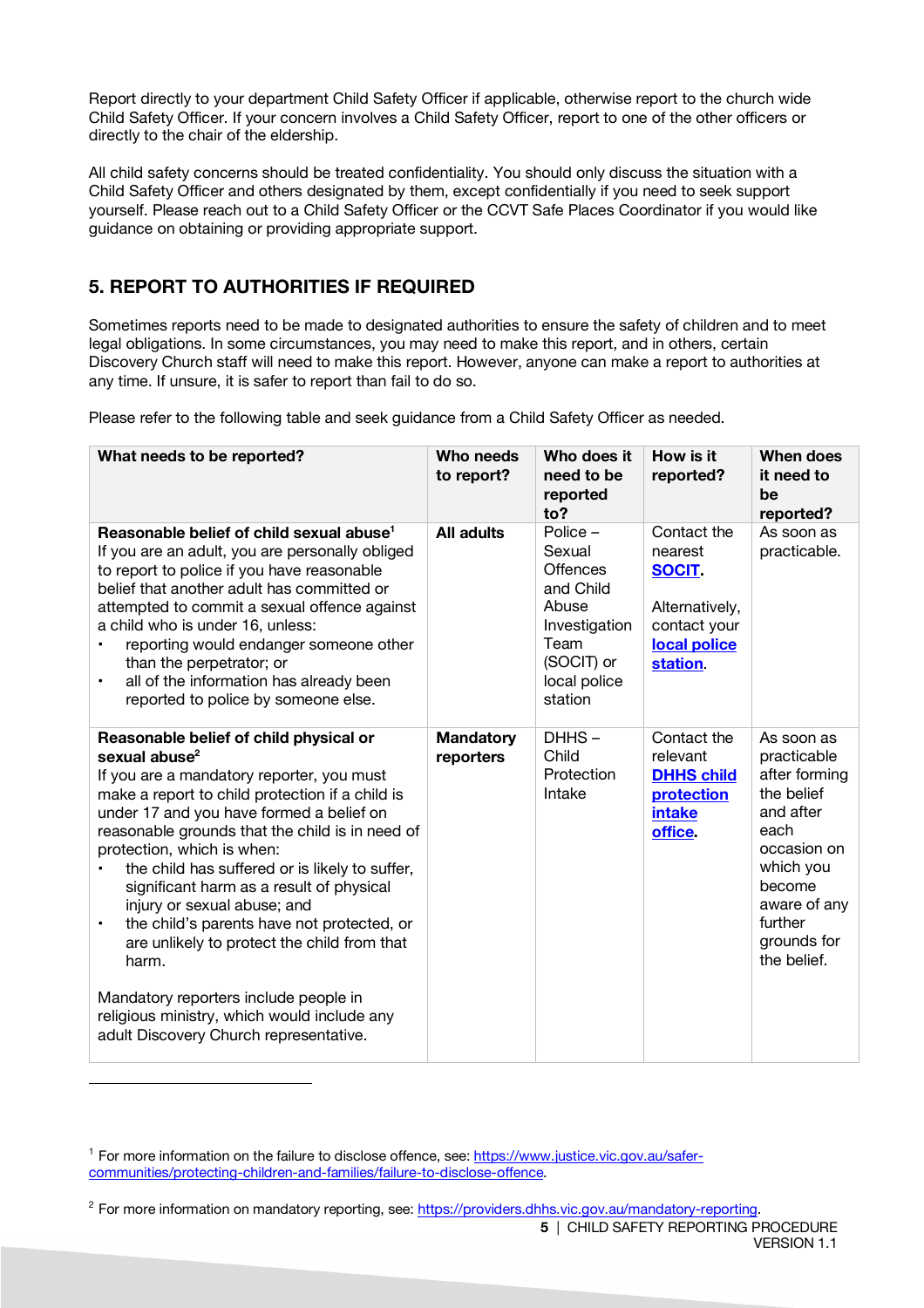| Mandatory reporters are only required to<br>make a report to child protection if their<br>concern arises while they are acting in their<br>capacity as a mandatory reporter.                                                                                                                                                                                                                          |                                                                             |                                                                                |                                                                                         |                                                                                      |
|-------------------------------------------------------------------------------------------------------------------------------------------------------------------------------------------------------------------------------------------------------------------------------------------------------------------------------------------------------------------------------------------------------|-----------------------------------------------------------------------------|--------------------------------------------------------------------------------|-----------------------------------------------------------------------------------------|--------------------------------------------------------------------------------------|
| Concern regarding the safety or wellbeing<br>of a child $3$<br>Any concerns regarding the safety or<br>wellbeing of a child that are not already<br>covered by the above reporting requirements<br>should also be reported to child protection.                                                                                                                                                       | <b>Discovery</b><br><b>Church</b><br><b>Child Safety</b><br><b>Officers</b> | DHHS-<br>Child<br>Protection<br>Intake or<br>Child<br>FIRST/The<br>Orange Door | Contact the<br>relevant<br><b>DHHS child</b><br>protection<br>intake<br>office.         | As soon as<br>practicable.                                                           |
| If you are concerned that a child is at risk of<br>significant harm or in need of protection, you<br>or a Child Safety Officer can report to the<br>relevant DHHS child protection intake office in<br>the location where the child lives.                                                                                                                                                            |                                                                             |                                                                                | Or contact<br>the nearest<br><b>Child</b><br><b>FIRST/The</b><br><b>Orange</b><br>Door. |                                                                                      |
| If it is believed a child is not in need of<br>protection but there are significant concerns<br>regarding the wellbeing of a child, you or a<br>Child Safety Officer can report to Child<br>FIRST/The Orange Door.                                                                                                                                                                                    |                                                                             |                                                                                |                                                                                         |                                                                                      |
| Reportable conduct <sup>4</sup><br>Under Victoria's Reportable Conduct Scheme,<br>Discovery Church is required to respond to<br>allegations of child abuse and child-related<br>misconduct made against our workers and<br>volunteers. A reportable allegation must be<br>reported to police if involving criminal conduct<br>and reported to the Commission for Children<br>and Young People (CCYP). | <b>Discovery</b><br>Church<br>Chair of<br><b>Eldership</b>                  | Police (if<br>criminal<br>conduct)<br>and CCYP                                 | Contact<br>police as<br>above.<br>Contact the<br><b>CCYP.</b>                           | Within 3<br><b>business</b><br>days after<br>becoming<br>aware of the<br>allegation. |

### **6. FOLLOW UP TO ENSURE THE CHILD IS PROTECTED**

If you are an adult in a responsible position in the church you must follow up to make sure that appropriate action has been taken to protect the child or children involved in your child safety concern, or risk committing an offence.

 $\overline{a}$ 

<sup>&</sup>lt;sup>3</sup> For more information on making a report to child protection, see: https://providers.dhhs.vic.gov.au/making-reportchild-protection.<br><sup>4</sup> For more information on the Reportable Conduct Scheme, see: https://ccyp.vic.gov.au.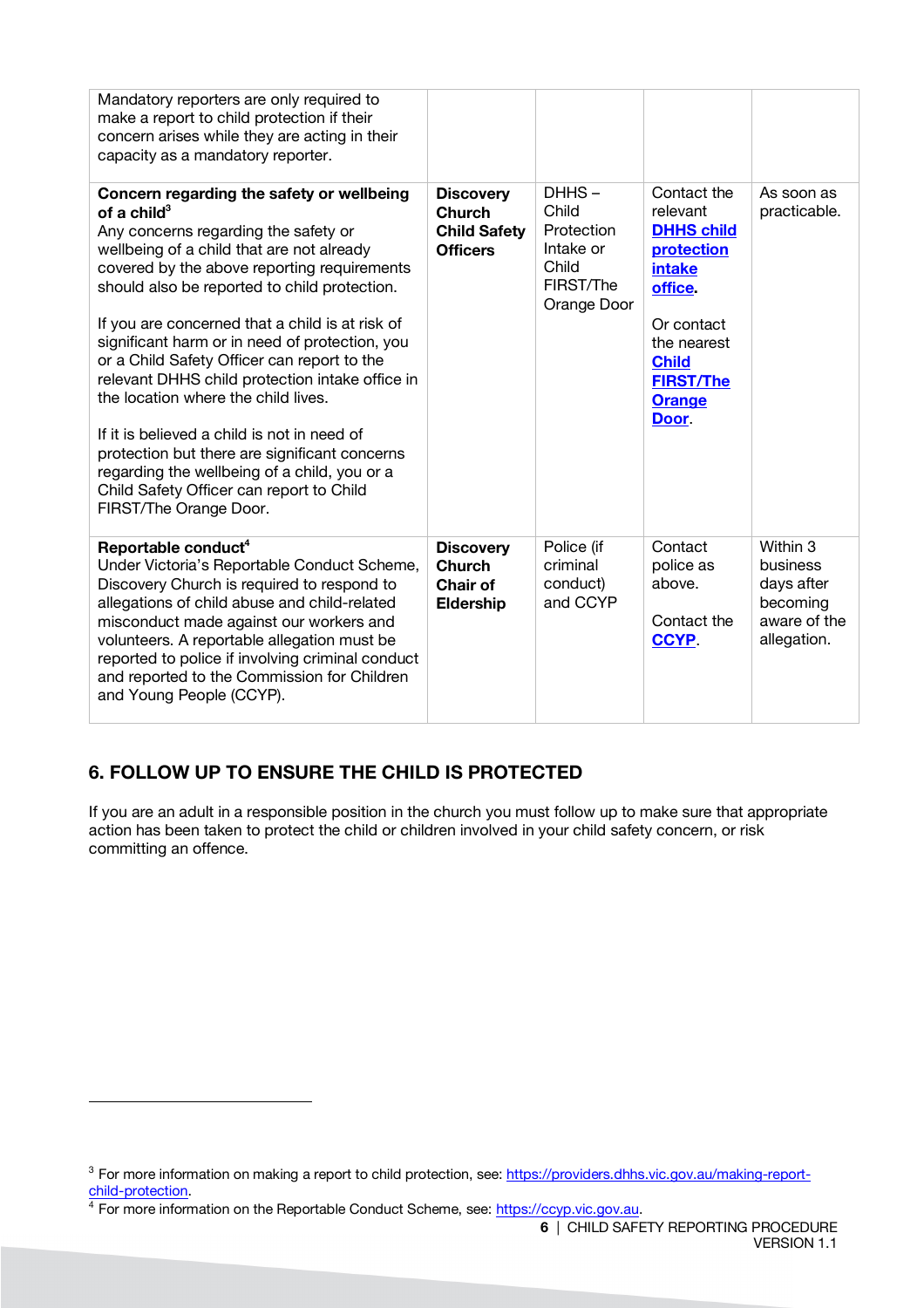## ADDITIONAL INFORMATION

#### **HOW WILL DISCOVERY CHURCH RESPOND TO A CHILD SAFETY REPORT?**

The response process for each report will depend on the nature of the child safety concern. For example, a report involving a disclosure of child abuse will need to be handled differently to a concern regarding an area of the Code of Conduct that has not been upheld by someone.

In general, Discovery Church will take the following steps after being notified of a child safety concern:

- **Commence an investigation.** Once a report is received, an immediate meeting with the Child Safety Officer/s, executive leadership and chair of the eldership where necessary will take place and a Child Safety Officer will be appointed to lead the investigation. The concern will be treated as top priority until it is resolved. If the concern involves criminal conduct or is a serious concern, clearance must be given from police and/or the CCVT Safe Places Coordinator before the investigation commences.
- **Report to relevant authorities and bodies if required.** The lead Child Safety Officer will ensure all reports are made to the appropriate parties as outlined in the above procedure, unless the person who received the report has already reported to authorities in line with their responsibilities. The lead Child Safety Officer will provide any additional information and documentation to authorities as required.
- **Take corrective actions**. If the concern involves misconduct of a Discovery Church representative, appropriate actions will be taken, including temporarily stepping the person down from their role while the concern is investigated, and if severe or involving criminal conduct and proven credible. dismissal from roles and/or the church. Other concerns related to child safety in programs will be addressed appropriately on a case-by-case basis.
- **Support those involved.** All people involved, including the reporter, victim and the person the concern is against, will be treated with respect throughout the entire process. The lead Child Safety Officer will debrief with those involved and can provide, arrange or recommend additional pastoral care and external counselling where necessary.
- **Maintain confidentiality.** All information related to child safety concerns will be treated as confidential and only shared with the Child Safety Officer/s, executive leadership and eldership, and the relevant authorities and CCVT Safe Places Coordinator where required. Wherever possible, only general details of the concern will be shared and identifying individuals involved will be kept to a minimum. All information related to child safety concern will be securely stored with restricted access.
- **Review.** At the end of the investigation, the lead Child Safety Officer will review the concern and the response process and identify any areas for improvement to programs, policies and procedures to minimise the risk of similar situations occurring in future. A copy of the final report will be sent to the chair of the eldership and senior ministers.

#### **WHAT HAPPENS IF I AM NOT SATISFIED WITH THE RESPONSE?**

If you are not satisfied with Discovery Church's response, you can contact the CCVT Safe Places Coordinator.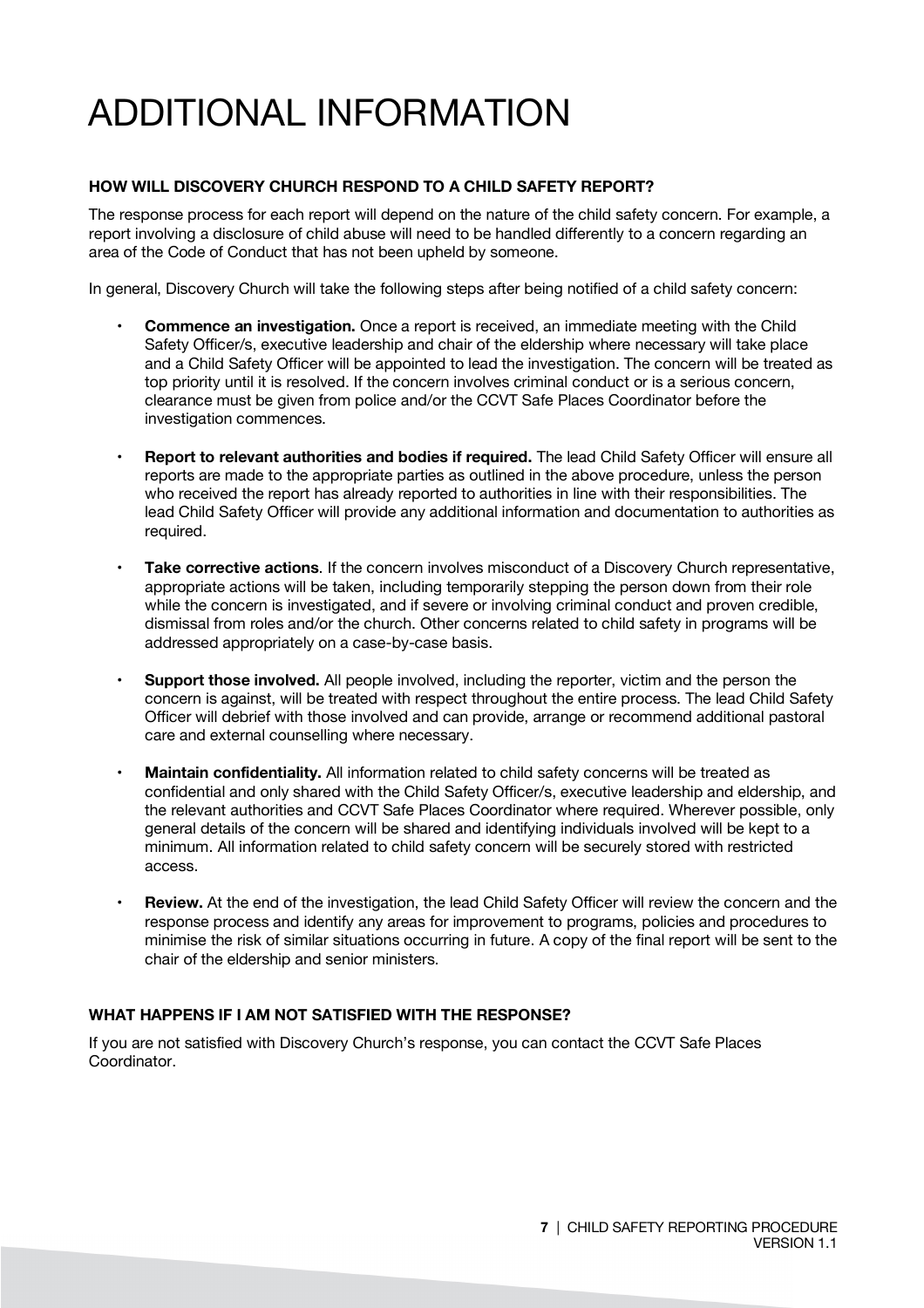#### **APPENDIX 1:**

### CHILD SAFETY REPORTING FLOWCHART

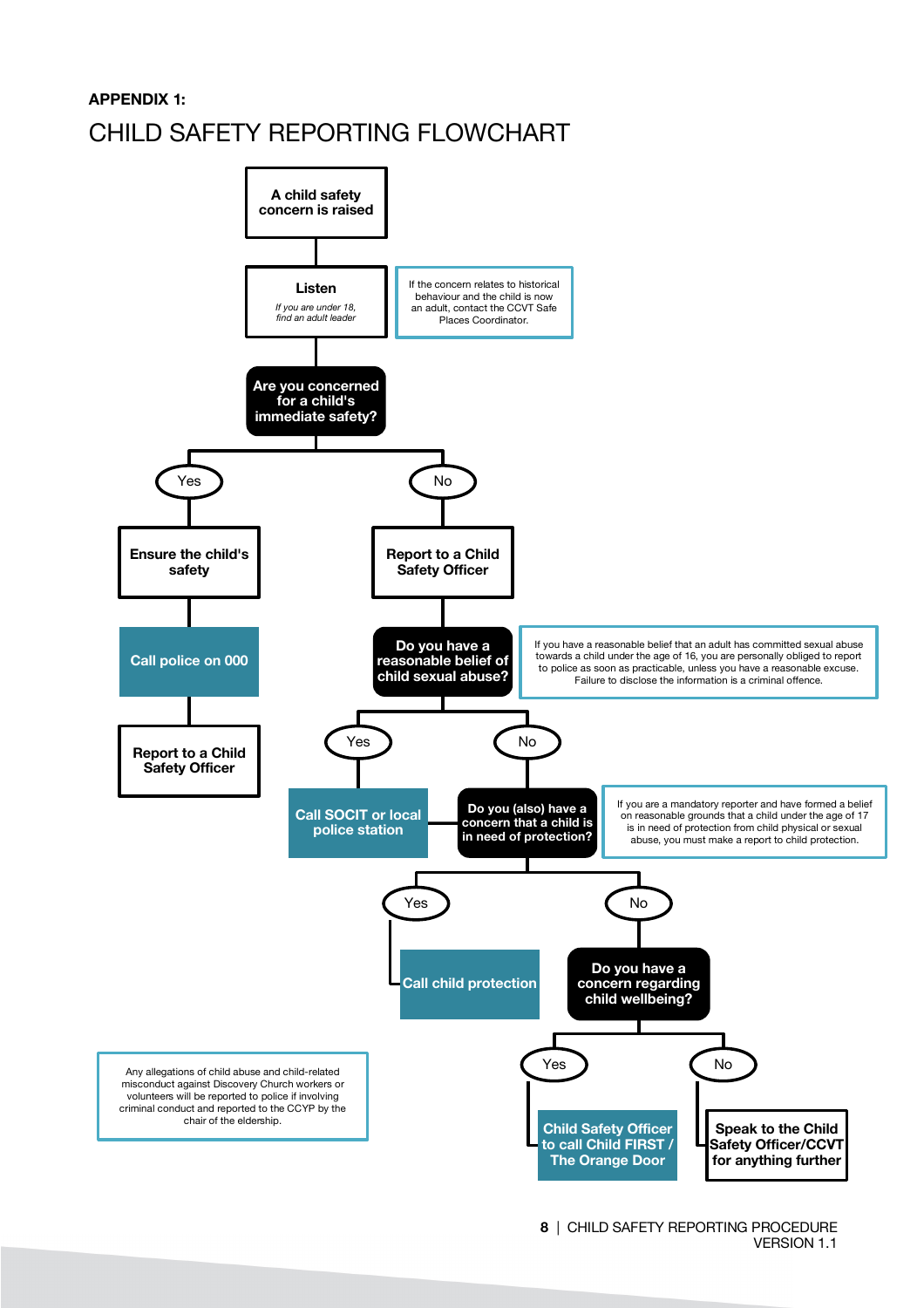### **APPENDIX 2:** CHILD SAFETY CONTACT DETAILS

#### **CHILD SAFETY OFFICERS**

| <b>Discovery Church</b> | <b>Beck Lambert</b> | (03) 9760 8055 | beck.lambert@discoverychurch.com.au    |
|-------------------------|---------------------|----------------|----------------------------------------|
| <b>Discovery Kids</b>   | Jacinta Cavill      | (03) 9760 8029 | jacinta.cavill@discoverychurch.com.au  |
| <b>Discovery Youth</b>  | Tiani Greenwood     | (03) 9760 8017 | tiani.greenwood@discoverychurch.com.au |
| Neighbourhood &         | Moriah Weston       | (03) 9760 8019 | moriah.weston@discoverychurch.com.au   |
| DCC                     |                     |                |                                        |

#### **KEY CONTACTS**

| <b>Discovery Church</b>                     | Chair of the                              | (03) 9736 2323  | chairofelders@discoverychurch.com.au |
|---------------------------------------------|-------------------------------------------|-----------------|--------------------------------------|
| <b>Eldership</b>                            | Eldership                                 | (Church Office) |                                      |
| <b>Churches of Christ</b><br>Vic/Tas (CCVT) | CCVT Safe<br><b>Places</b><br>Coordinator | (03) 9488 8800  | safeplaces@churchesofchrist.org.au   |

#### **EXTERNAL CONTACTS**

|                                                                     | Triple Zero                                    | 000            |                                                                                                                 |
|---------------------------------------------------------------------|------------------------------------------------|----------------|-----------------------------------------------------------------------------------------------------------------|
| <b>Police</b>                                                       | Knox SOCIT                                     | (03) 9881 7939 | Other SOCIT teams:<br>https://www.police.vic.gov.au/sexual-<br>offences-and-child-abuse-investigation-<br>teams |
|                                                                     | Mt Evelyn Police<br><b>Station</b>             | (03) 9736 2473 | Other police stations:<br>https://www.police.vic.gov.au/location                                                |
|                                                                     | <b>After Hours</b><br>Emergency<br>Service     | 13 12 78       |                                                                                                                 |
| <b>Child Protection</b><br>(DHHS)                                   | East Division<br>Intake                        | 1300 360 391   | Other divisions:<br>https://services.dhhs.vic.gov.au/child-<br>protection-contacts                              |
|                                                                     | Yarra Ranges<br>Child FIRST/The<br>Orange Door | 1300 369 146   | Other regions:<br>https://services.dhhs.vic.gov.au/referral-<br>and-support-teams                               |
| <b>Commission for</b><br><b>Children and Young</b><br>People (CCYP) | <b>CCYP</b>                                    | 1300 782 978   | Making a report:<br>https://ccyp.vic.gov.au/reportable-<br>conduct-scheme/notify-and-update/                    |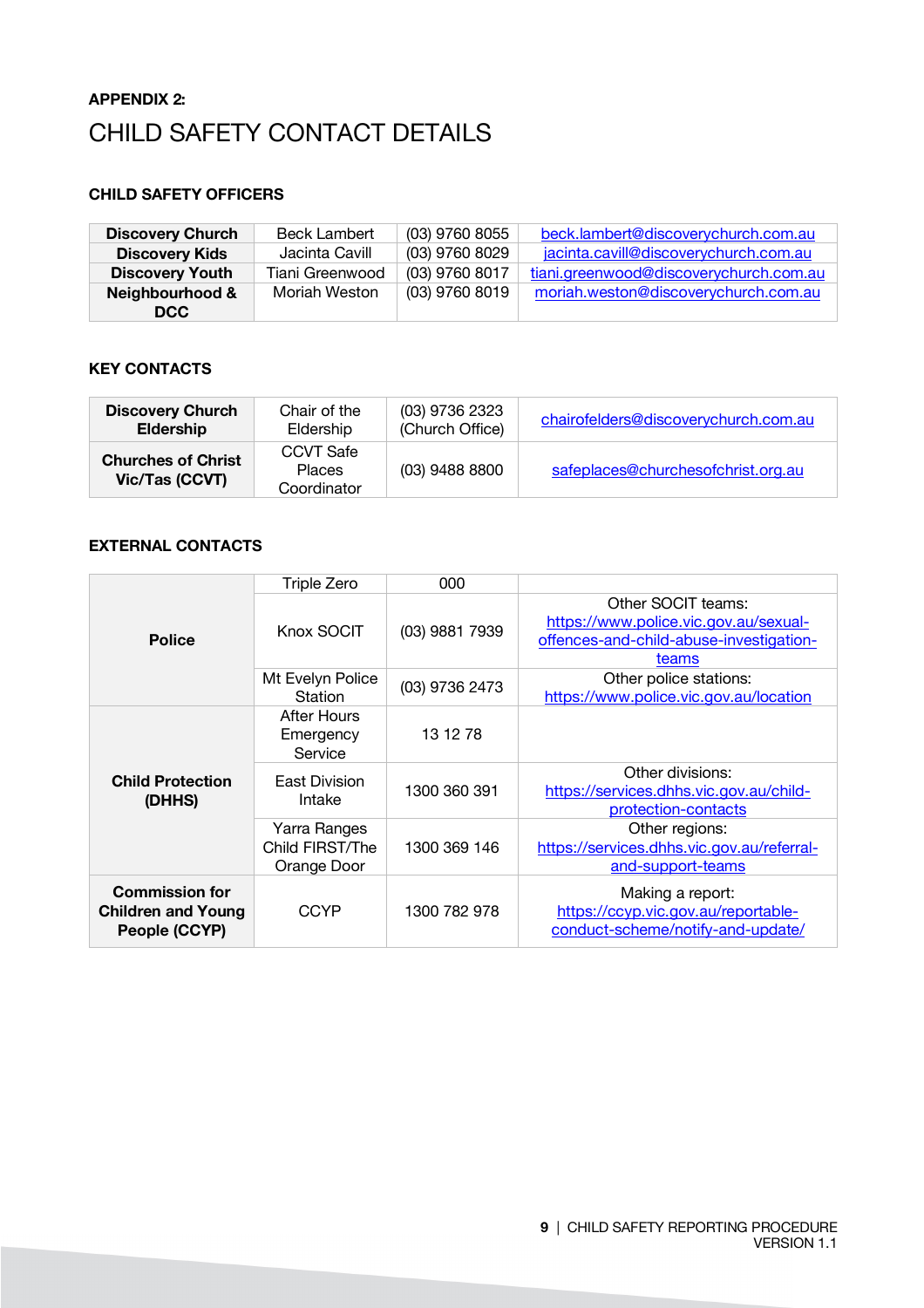

#### **APPENDIX 3:**

#### **CHILD SAFETY REPORT FORM**

In accordance with Discovery Church's Child Safety Policy and Reporting Procedure, all child safety concerns must be reported, which include:

- Any disclosure, allegation, belief or suspicion of child abuse or harm.
- Non-compliance with the Code of Conduct or other child-related misconduct.
- Concerns regarding the safety or wellbeing of a child.

*Please note that you do not need to know all the answers or investigate the situation before making a report. You only need to report what you have seen, heard or become aware of.* 

*You can contact a Child Safety Officer if you have any questions or would like help completing this form. Submit the form to them once complete.* 

#### **CHILD SAFETY OFFICERS**

| <b>Discovery Church</b> | <b>Beck Lambert</b> | (03) 9760 8055 | beck.lambert@discoverychurch.com.au    |
|-------------------------|---------------------|----------------|----------------------------------------|
| <b>Discovery Kids</b>   | Jacinta Cavill      | (03) 9760 8029 | jacinta.cavill@discoverychurch.com.au  |
| <b>Discovery Youth</b>  | Tiani Greenwood     | (03) 9760 8017 | tiani.greenwood@discoverychurch.com.au |
| Neighbourhood &         | Moriah Weston       | (03) 9760 8019 | moriah.weston@discoverychurch.com.au   |
| DCC                     |                     |                |                                        |

#### **SECTION A: YOUR CONCERN**

*To be completed by you.*

#### **YOUR DETAILS**

| Name:                                                           |  |
|-----------------------------------------------------------------|--|
| Phone:                                                          |  |
| Email:                                                          |  |
| Address:                                                        |  |
| Relationship to Discovery Church<br>(e.g. employee, volunteer): |  |

#### **CHILD DETAILS**

| Child's Name:                      |  |
|------------------------------------|--|
| Age:                               |  |
| Gender:                            |  |
| Does the child identify as         |  |
| Aboriginal or Torres Strait        |  |
| Islander?                          |  |
| Is the child from a culturally or  |  |
| linguistically diverse background? |  |
| Does the child have a disability?  |  |
| Child's Parent/Guardian Name(s):   |  |
| Child's Parent/Guardian Contact    |  |
| Details:                           |  |
|                                    |  |
|                                    |  |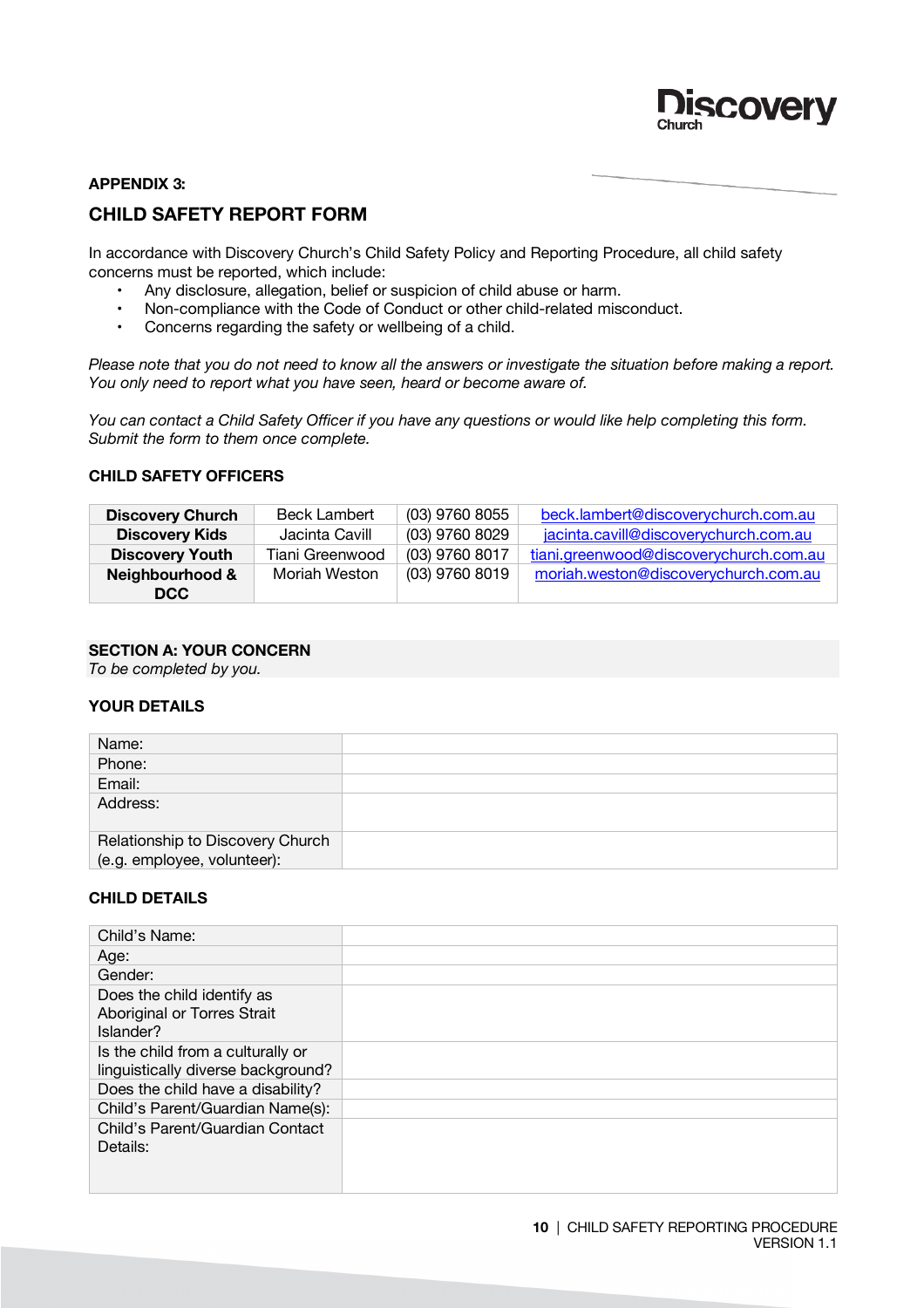#### **INCIDENT DETAILS**

| What is the nature of your<br>concern?                                                                                                                                                                                                                                           | Disclosure by the child<br>Observed/suspected by yourself<br>Allegation made by someone else:<br>Name:<br>Phone:                                          |
|----------------------------------------------------------------------------------------------------------------------------------------------------------------------------------------------------------------------------------------------------------------------------------|-----------------------------------------------------------------------------------------------------------------------------------------------------------|
|                                                                                                                                                                                                                                                                                  | Other:                                                                                                                                                    |
| Who has allegedly placed the<br>child or children at risk?                                                                                                                                                                                                                       | Discovery Church employee, leader, volunteer or other<br>representative<br>Discovery Church congregation member<br>A family member of the child<br>Other: |
| Name and other relevant details<br>of the alleged person (contact<br>details, relationship to the child):                                                                                                                                                                        |                                                                                                                                                           |
| Date(s), time(s) and location(s) of<br>the incident(s):                                                                                                                                                                                                                          |                                                                                                                                                           |
| Who was responsible for the child<br>at the time of the incident(s)?                                                                                                                                                                                                             |                                                                                                                                                           |
| Provide details of the concern.<br>Please include as much detail as<br>possible including:<br>What happened?<br>What was the context?<br>$\bullet$<br>Who was there?<br>$\bullet$<br>What was said in their own<br>$\bullet$<br>words (by the child, by<br>others, by yourself)? |                                                                                                                                                           |
| Use additional pages if needed.                                                                                                                                                                                                                                                  |                                                                                                                                                           |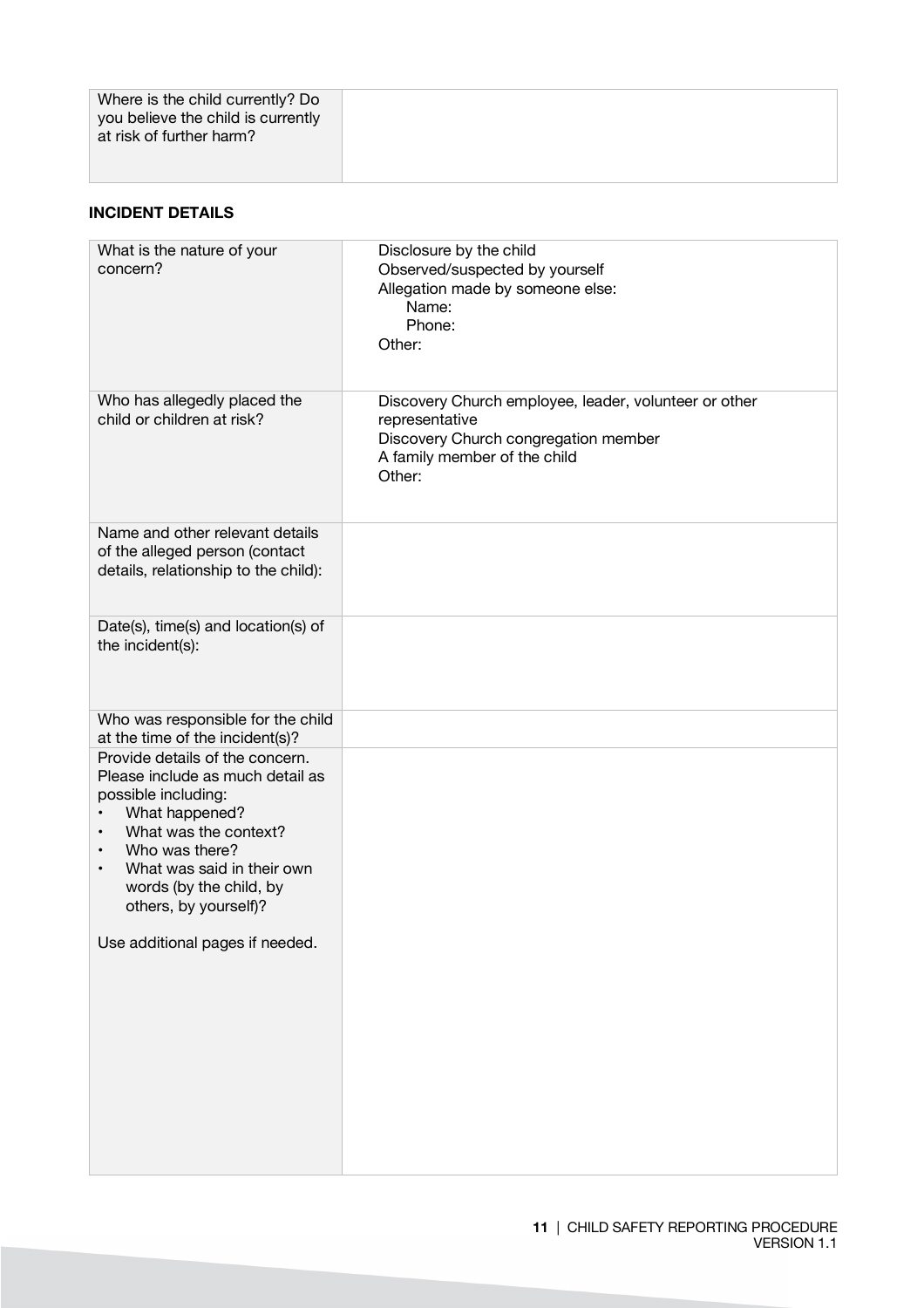| Who, if anyone, has been notified<br>about this situation already? If so,<br>when? |  |
|------------------------------------------------------------------------------------|--|
| Do you have any further<br>comments?                                               |  |

| Signature: |  |
|------------|--|
| Date:      |  |

*Please submit this report to your department's Child Safety Officer or the church wide Child Safety Officer immediately and they will follow the steps outlined in the Child Safety Reporting Procedure.* 

*Situations of child abuse or harm can be quite distressing. Please reach out to a Child Safety Officer if you would like pastoral support.*

#### **SECTION B: DEPARTMENT CHILD SAFETY OFFICER REVIEW**

*To be completed by the department Child Safety Officer, if different from the person who completed Part A.*

| Name:                                                                                       |  |
|---------------------------------------------------------------------------------------------|--|
| Role:                                                                                       |  |
| After reviewing the incident<br>report, are there any further<br>comments you wish to make? |  |
| What, if any, immediate actions<br>have been taken in regard to this<br>situation?          |  |

| Signature: |  |
|------------|--|
| Date:      |  |